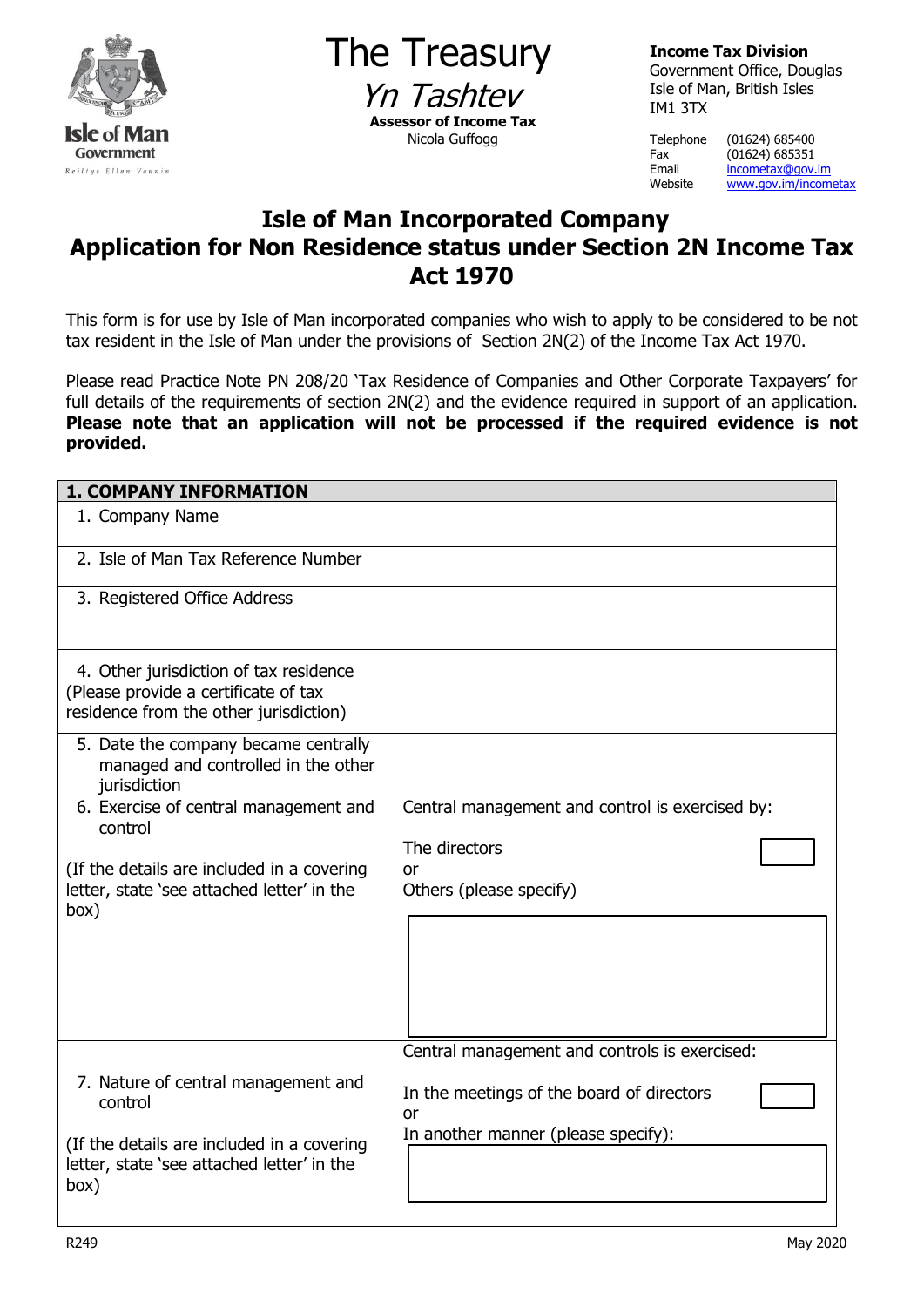| 8. Evidence of central management and<br>control                                                                                                                                                          | Minutes of board meetings                                                                                                                                                                                                       |
|-----------------------------------------------------------------------------------------------------------------------------------------------------------------------------------------------------------|---------------------------------------------------------------------------------------------------------------------------------------------------------------------------------------------------------------------------------|
| (Tick the box(es) to confirm the type                                                                                                                                                                     | <b>or</b>                                                                                                                                                                                                                       |
| of evidence provided to show that<br>management and control is exercised<br>in the other country)                                                                                                         | Equivalent documentation                                                                                                                                                                                                        |
| Double Taxation Agreement (DTA)<br>9.<br>or Rate of Tax<br>Tick the applicable one.<br>Confirmation of treaty residence in the                                                                            | The highest rate<br>(i)<br>The company is tax<br>(ii)<br>resident in the other<br>at which a<br>jurisdiction for the<br>company may be<br>purposes of the tie-<br>charged to tax on<br>breaker clause in the<br>any part of its |
| other country is required for (i)                                                                                                                                                                         | DTA between the Isle<br>profits in the<br>of Man and that<br>other jurisdiction<br>is 15% or higher<br>jurisdiction                                                                                                             |
| Specify the highest rate of tax that<br>10.<br>this company will be charged in<br>the other jurisdiction                                                                                                  | $\%$                                                                                                                                                                                                                            |
| fide<br>11.<br>Please<br>the<br>state<br>bona<br>the<br>for<br>commercial<br>reason<br>company's tax residence in the<br>other jurisdiction:                                                              |                                                                                                                                                                                                                                 |
| (If the reason is explained in a covering<br>letter, state 'see attached letter' in the<br>box)                                                                                                           |                                                                                                                                                                                                                                 |
|                                                                                                                                                                                                           | Tick to confirm agreement with the statement below:                                                                                                                                                                             |
|                                                                                                                                                                                                           | The company's tax residence outside the Isle of Man is<br>not motivated by a wish to:                                                                                                                                           |
|                                                                                                                                                                                                           | Avoid or reduce Isle of Man Income Tax, or<br>Avoid the application of the Economic Substance<br>Requirements                                                                                                                   |
|                                                                                                                                                                                                           | For any person                                                                                                                                                                                                                  |
| Will the company be in receipt of<br>12.<br>any Isle of Man source income or<br>carry on any Isle of Man activity in<br>the future (e.g. engage staff or<br>operate from premises in the Isle<br>of Man)? |                                                                                                                                                                                                                                 |
| (Please provide relevant details)                                                                                                                                                                         |                                                                                                                                                                                                                                 |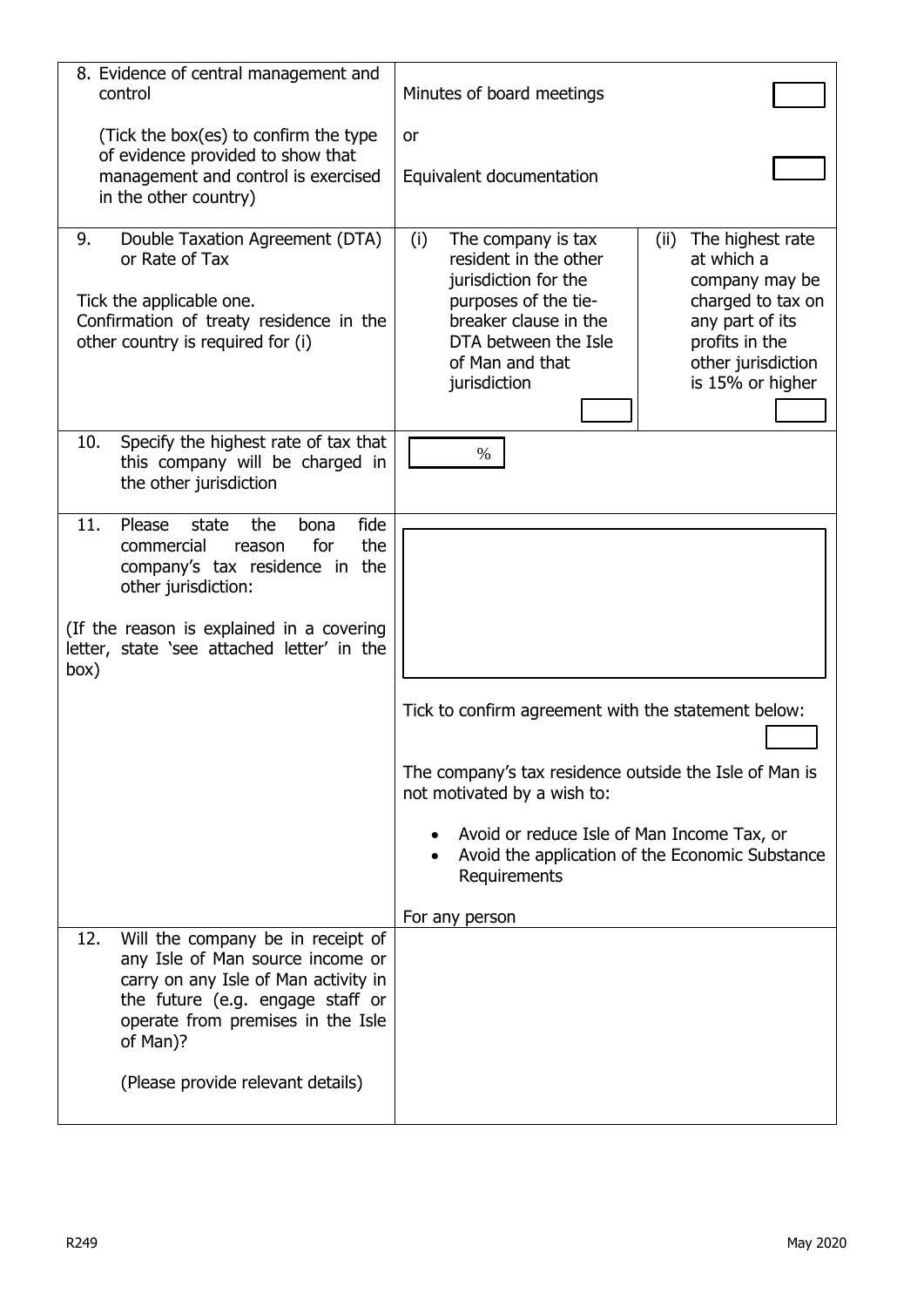## **2. DECLARATION**

The person signing this declaration must be a director or secretary of the company.

| best of my knowledge and belief. | I declare that the information given in this application is correct and complete to the         |
|----------------------------------|-------------------------------------------------------------------------------------------------|
| Full Name:                       |                                                                                                 |
| Capacity:<br>Signature:          | <b>Documents Attached</b><br>Certificate of Residency<br>Board Minutes/Equivalent Documentation |
| Date:                            |                                                                                                 |

## **3. USE OF DATA**

The information you have provided on this form is required under the Isle of Man Income Tax Act 1970 for the purposes of the assessment and collection of income tax.

**Privacy Notice:** To find out more about how we collect and use personal information, contact our office or visit our website at https://www.gov.im/treasuryprivacynotice We will send you a paper copy if you telephone us or write to us using the contact details on this form.

The information provided on this form may also be used for compilation of Government Statistics.